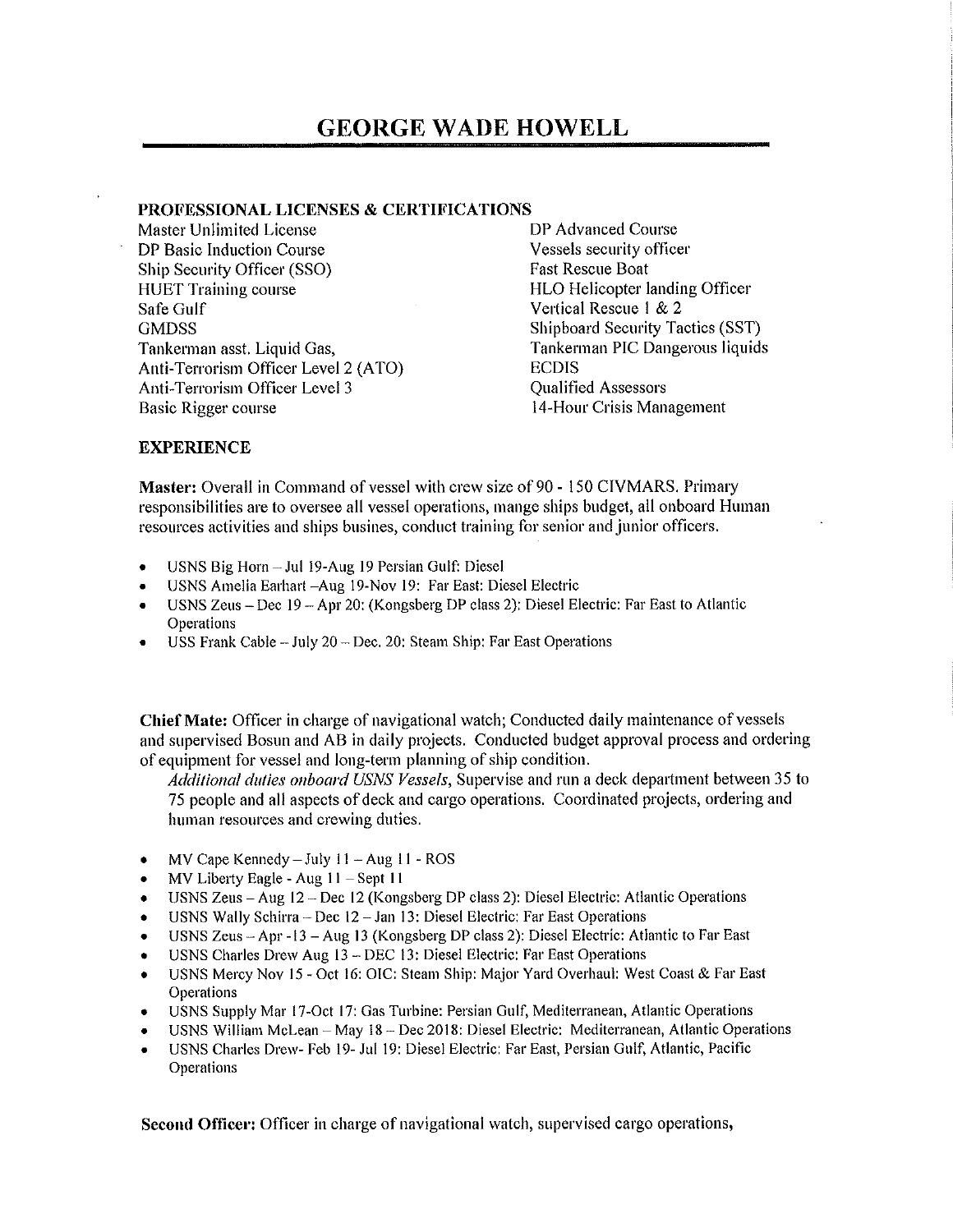inspections on all safety and lifesaving equipment, planned and maintained all voyage information, bridge electronics and ship hospital dispensary. Provided instruction to deck cadets in seamanship, navigational principles and cargo operations.

*Additional dulies onboard USNS Flint:* Bridge department head, supervised two licensed officers and twelve AB'S and OS for overtime, developed and implemented maintenance plan for bridge and surrounding deck. Conducted arrival/departure briefs for all officers prior to ship evolutions.

- USNS Bowditch (Kongsberg DP class 1)
- USTS Golden Bear/ CA. Maritime Academy Deck Training Officer Jun ' $10 \text{Aug}' 10$
- LNG-RV Express May '09 August '09
- LNG-RV Excelerate February '08 January '09
- LNG-RV Excellence -April 'OS-July '08
- USNS Flint, Oct 06 Feb '07: Steam Ship
- USTS Golden Bear/ CA Maritime Academy-Officer Communications Jun '06 -Aug '06

**Third Officer:** Officer in charge of navigational watch, supervised cargo operations, Ship Medical Officer, in charge of maintenance/ inspection on safety equipment, instructed crew in basic safety training.

*Additional duties 011board Pride of Aloha:* Conducted crew training in lifesaving and lifeboat man for wait staff to serve as life boatman, monitored company SMS system for update to be given to the ship's licensed staff as company policy changed.

- MV Alliance New York Third Officer Jun '07 Oct '07
- $MV$  Liberty Sun Third Officer Dec '05 Feb '06
- MV Pride of Aloha Third Officer Aug '05- Nov '05
- USTS Texas Clipper II/Texas Maritime Academy Third Officer May '05 Aug '05
- MV Cape Knox Third officer Oct '04 Feb '05

## **Texas A&M University: Asst. Professor of Practice -August 2021 to Present**

- Lecturer Department Maritime Transportation and Texas Maritime Academy
- Instructed cadets in STCW required course Bridge Resource Management

## **Texas A&M University: Visiting Asst. Professor of Practice-Jan 2021- May 2021**

- Lecturer Department Maritime Transportation and Texas Maritime Academy
- Instructed cadets in STCW required course Bridge Resource Management

## **Military Sealift Command, Master/ Chief Mate -November 2015** - **March 2021**

- Overall In command of Ship.
- Deck Department Head of up to 75 total personnel
- Monitor Budgetary and Payroll expenditures
- Develop, Execute and review ship topside preservation plan
- Supervise and Train Junior Officer, Cadets and Crew

## **Hornbeck Offshore Services, Third Mate/ Junior DPO** - **March 2014-June 2015**

- OICNW, maintain all bridge navigation equipment and electronics charts
- Operate Dynamic Position System, Class 2
- Conduct Safety inspection of ship and conduct crew training in use.